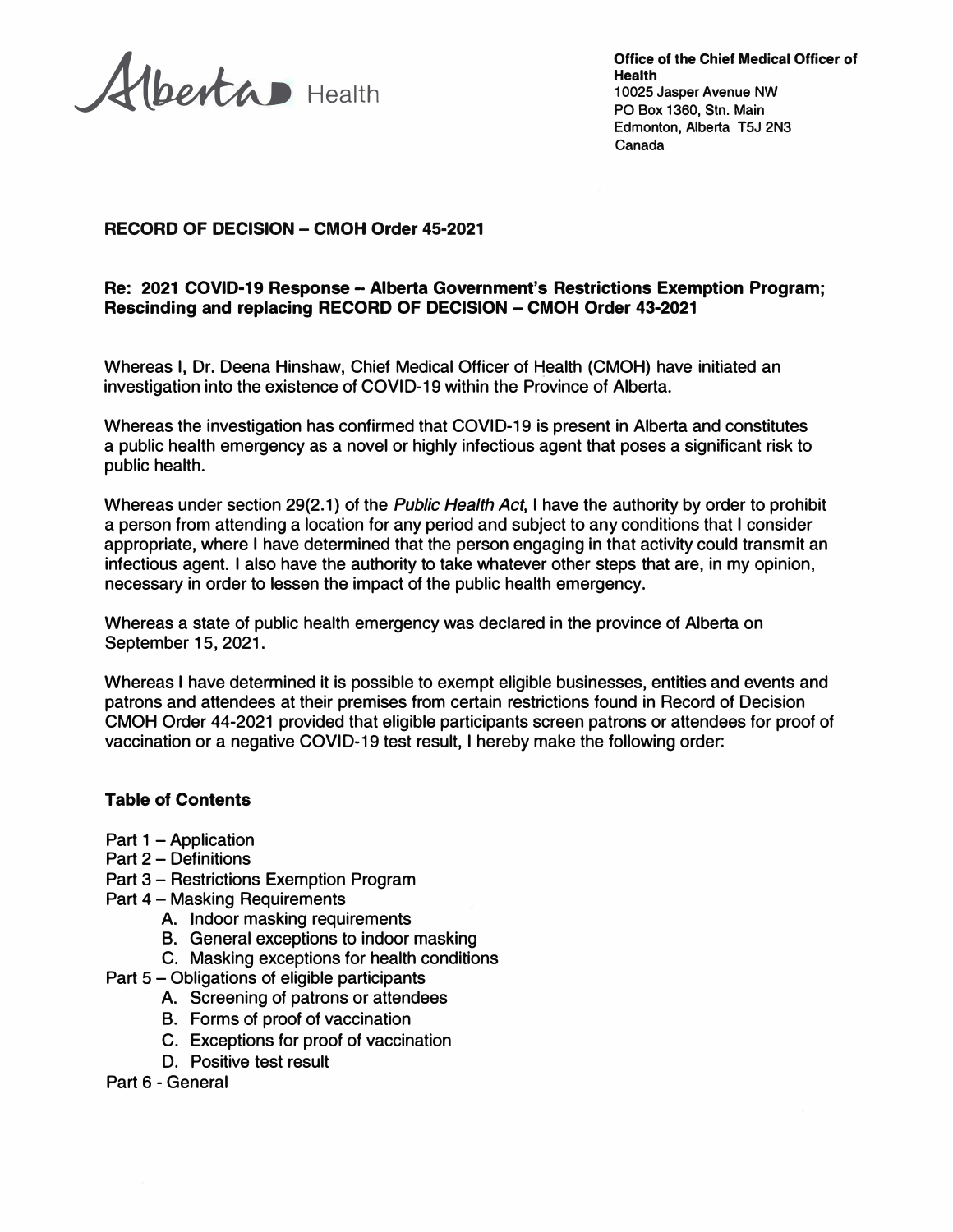# **Part 1 - Application**

- 1.1 This Order rescinds CMOH Order 43-2021.
- 1.2 This Order is effective September 20 , 2021, and applies throughout the Province of Alberta.
- 1.3 Record of Decision CMOH Order 44-2021 is not in force in respect of eligible participants and patrons and attendees who are in compliance with this Order.
- 1.4 Record of Decision CMOH Order 45-2021 is not in force in respect of an employee of an eligible participant or first responders attending an eligible participant for the purposes of responding to an emergency situation.

### **Part 2 - Definitions**

- 2.1 In this Order and the Appendix A to this Order, the following terms have the following meanings:
	- (a) "authorizing health professional" means
		- i. for the purposes of a masking exception, one of the following regulated members under the *Health Professions Act* who holds a practice permit:
			- A. nurse practitioners;
			- B. physicians;
			- C. psychologists.
		- ii. for the purposes of the vaccine exception, one of the following regulated members under the *Health Professions Act* who holds a practice permit:
			- A. nurse practitioners;
			- B. physicians.
	- (b) "COVID- 19 test'' means a Health Canada approved rapid screening test or a lab based PCR test approved by Health Canada or the lab accreditation body of the jurisdiction in which the test is performed which:
		- i. a person has taken within the last 72 hours;
		- ii. clearly outlines the laboratory that completed the test, if applicable the type of test, time of sample collection, and clear indication of a negative result; and
		- iii. is not sourced from the Alberta Health Services public COVID-19 testing system.
	- (c) "discretionary business, entity or event'' means a business, entity or event described as "in scope" in Appendix A of this Order.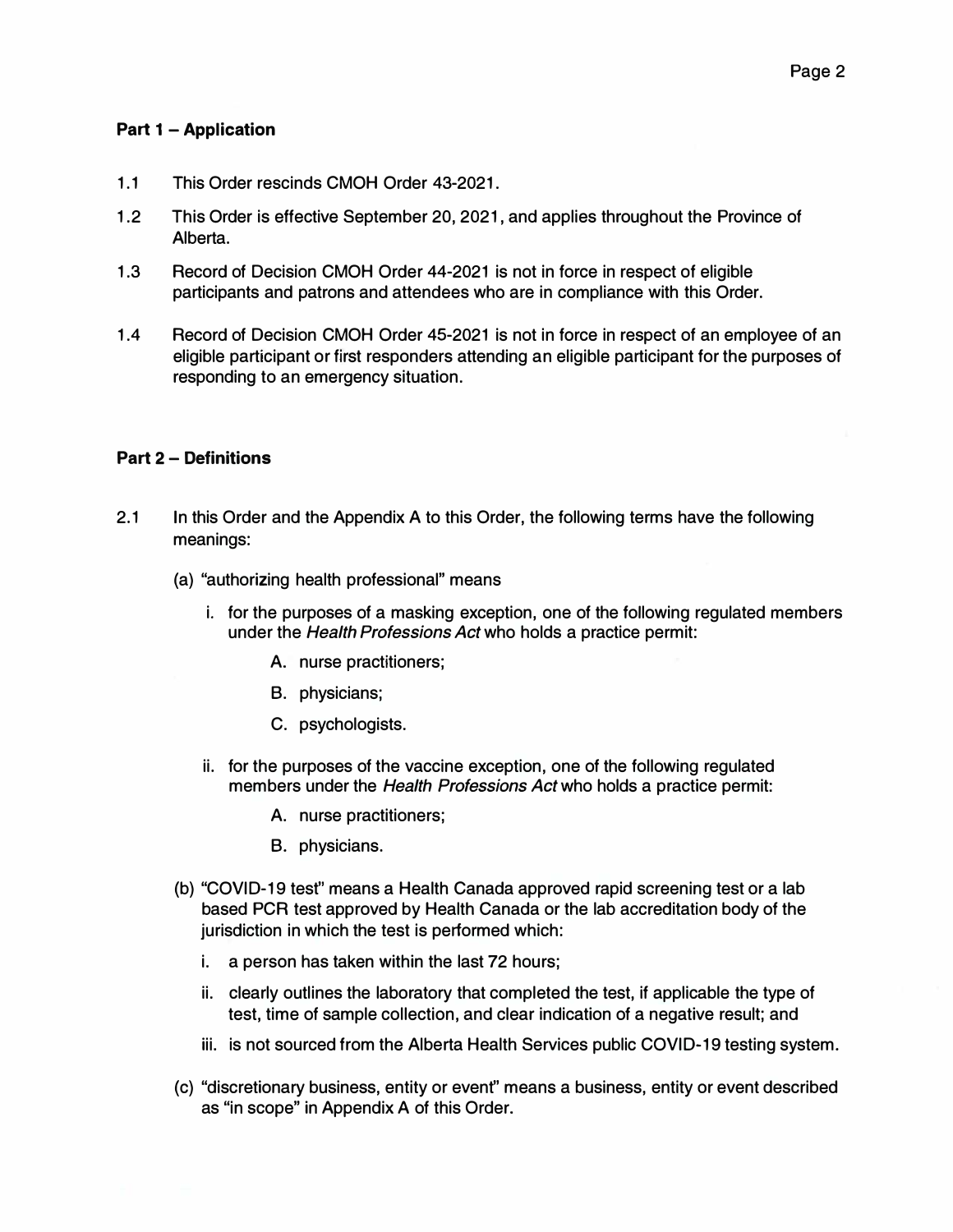- (d) "eligible participant" means an operator of a discretionary business, entity or event that chooses to implement the Restrictions Exemption Program under this Order.
- (e) "eligible person" means a person who is living, working or going to school in Alberta who is eligible to receive the COVID-19 vaccine.
- (f) ''first responders" means emergency medical responders registered with the Alberta College of Paramedics, police officers as defined in the *Police Act* and firefighters.
- (g) "employee" means workers, contractors, repair workers, delivery workers, volunteers, inspectors, or others who are entering the eligible participant for work purposes and not as patrons or attendees.
- (h) ''face mask" means a medical or non-medical mask or other face covering that covers a person's nose, mouth and chin.
- (i) ''fitness activity'' means a physical activity that occurs at a gym, fitness studio, dance studio, rink, pool, arena or recreation centre and includes dance classes, rowing, spin, yoga, boxing, boot camp, Pilates and other activities of a similar nature.
- 0) "Guidelines" means the Requirements for the Restrictions Exemption Program, as amended from time to time and as published on the Government of Alberta website.
- (k) "health condition" means the following mental or physical limitations:
	- i. sensory processing disorders;
	- ii. developmental delays;
	- iii. mental illnesses including: anxiety disorders; psychotic disorders; dissociative identity disorder; and depressive disorders;
	- iv. facial trauma or recent oral maxillofacial surgery;
	- v. contact dermatitis or allergic reactions to face mask components; or
	- vi. clinically significant acute respiratory distress.
- (I) "masking medical exception letter'' means written confirmation provided to a person by an authorizing health professional which verifies that the person has a health condition that prevents the person from wearing a face mask while attending an indoor public place and:
	- i. clearly sets out the information required by section 4.5 of this Order; and
	- ii. is valid for a period of one year from the date on which it is made.
- (I) "medical contraindication to vaccination" means a condition diagnosed by an authorizing health professional as determined by guidance provided by the College of Physicians and Surgeons or the College and Association of Registered Nurses.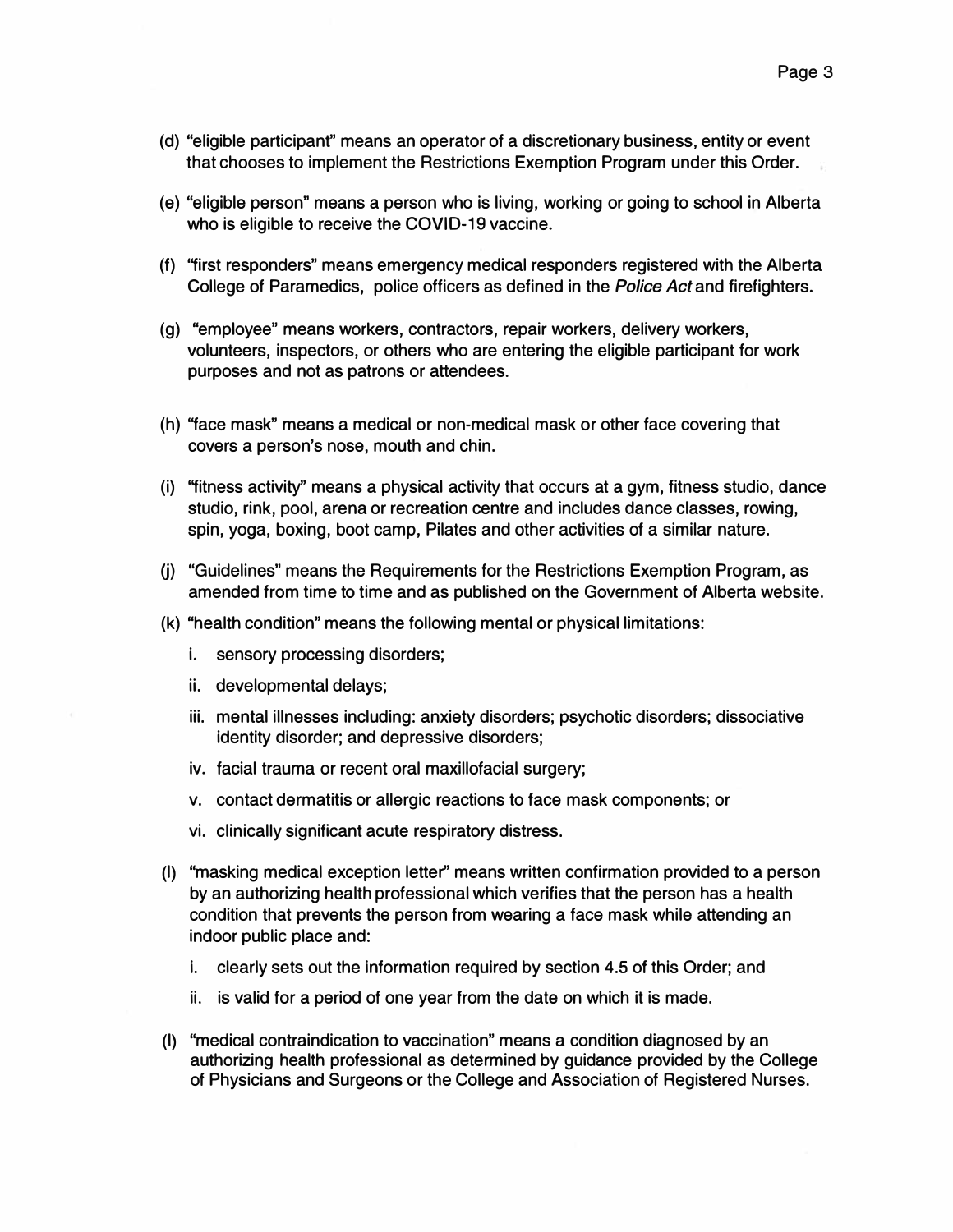- (m) "personal identification" means a valid:
	- i. birth certificate issued by a government of a province of Canada and including the photograph of the holder;
	- ii. citizenship card;
	- iii. driver's licence issued by a government of a province of Canada and including the photograph of the holder;
	- iv. provincial or territorial issued identification card, including health card;
	- v. certificate of Indian Status;
	- vi. Metis Nation of Alberta Association citizenship and identification card;
	- vii. Inuit Status card;
	- viii. passport attesting to citizenship or other national status, issued by a government of any jurisdiction and including a photograph of the holder;
	- ix. Permanent Resident Card.
- (n) "patron or attendee" means an eligible person attending at a business, entity or event participating in the Restrictions Exemption Program under this Order.
- (o) "PCR test" means the polymerase chain reaction test for COVID-19.
- (p) "performance activity'' means singing, playing a musical instrument, dancing, acting or other activities of a similar nature and includes, but is not limited to, a rehearsal, concert, theatre, dance, choral, festival, musical and symphony events.
- (q) "physical activity" means a fitness activity or sport activity.
- (r) "premises" means the site or location where the eligible participant operates.
- (s) "rapid screening test" means a COVID-19 testing device that is listed in *Authorized medical devices for uses related to COVID-19: List of authorized testing devices by Health Canada* published on the Government of Canada website and is approved for point-of-care molecular or antigen COVID-19 testing, including but not limited to, Panbio COVID-19 AG Rapid Test Device (nasal), Bd Veritor System For Rapid Detection Of SARS-CoV-2, Id Now COVID-19 and the Spartan COVID-19 System Cube.
- (t) "recreational activity'' means any structured or organized activity or program where the purpose of the activity or program is intended to develop a skill, including but not limited to, Girl Guides, Scouts, choir, arts and crafts, pottery or other substantially similar activities.
- (u) "sport activity'' means sports training, practices, events, games, scrimmages, competitions, gameplay, league play, and other activities of a similar nature.
- (v) ''vaccinated" means a person who is eligible for vaccination who has: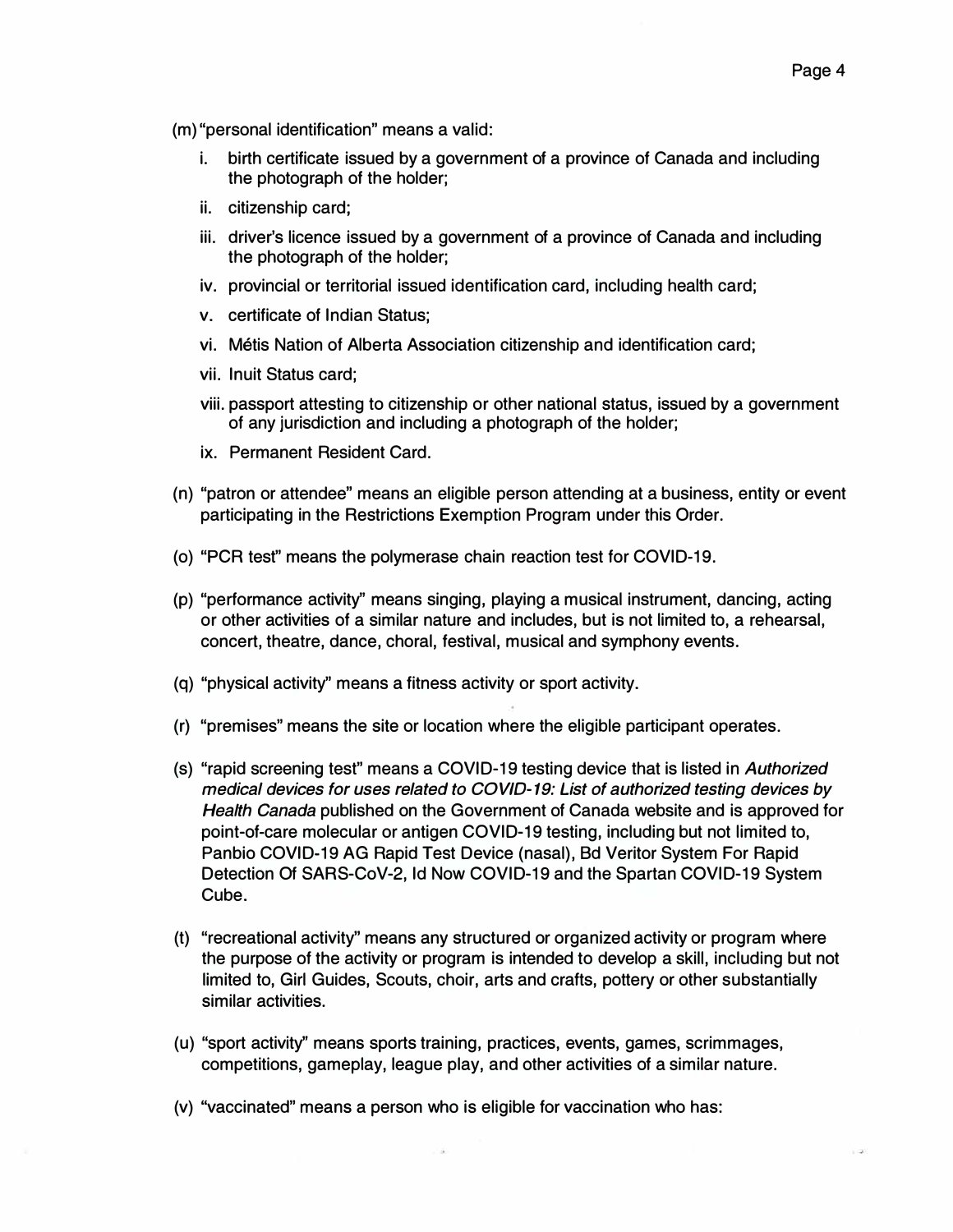- i. during the period between September 17, 2021 and October 24, 2021:
	- A. proof of receiving at least one dose of a World Health Organization approved COVID-19 vaccine and has had fourteen or more days elapse since the date on which the person received the first dose of vaccine;
- ii. on or after October 25, 2021:
	- A. proof of receiving two doses of a World Health Organization approved COVID-19 vaccine in a two dose vaccine series and has had fourteen or more days elapse since the date on which the person received the first dose of vaccine;
	- B. proof of receiving one dose in a one dose World Health Organization approved COVID-19 vaccine series and has had fourteen days or more elapse since the date on which the person received the one dose of vaccine.
- (w) ''vaccine medical exception letter'' means an original, signed written confirmation provided to a person by an authorizing health professional which verifies there is a medical contraindication to vaccination that prevents the person from being vaccinated or verifies the person is a participant in a COVID-19 vaccine clinical trial and:
	- i. clearly sets out the information required by section 5.5 of this Order; and
	- ii. is valid for a period of one year from the date on which it is made.

### **Part 3 - Restrictions Exemption Program**

- 3.1 A discretionary business, entity or event which chooses to implement the Restrictions Exemption Program must do so in accordance with this Order.
- 3.2 A business, entity or event described as "Out of Scope" in Appendix A is ineligible for participation in the Restrictions Exemption Program.

### **Part 4 - Ma�king requirements**

#### **A. Indoor masking requirements**

- 4.1 Except as set out in this Order, a patron or attendee must wear a face mask at all times while attending at an eligible participant's premises.
- 4.2 For greater certainty a patron or attendee must wear a face mask in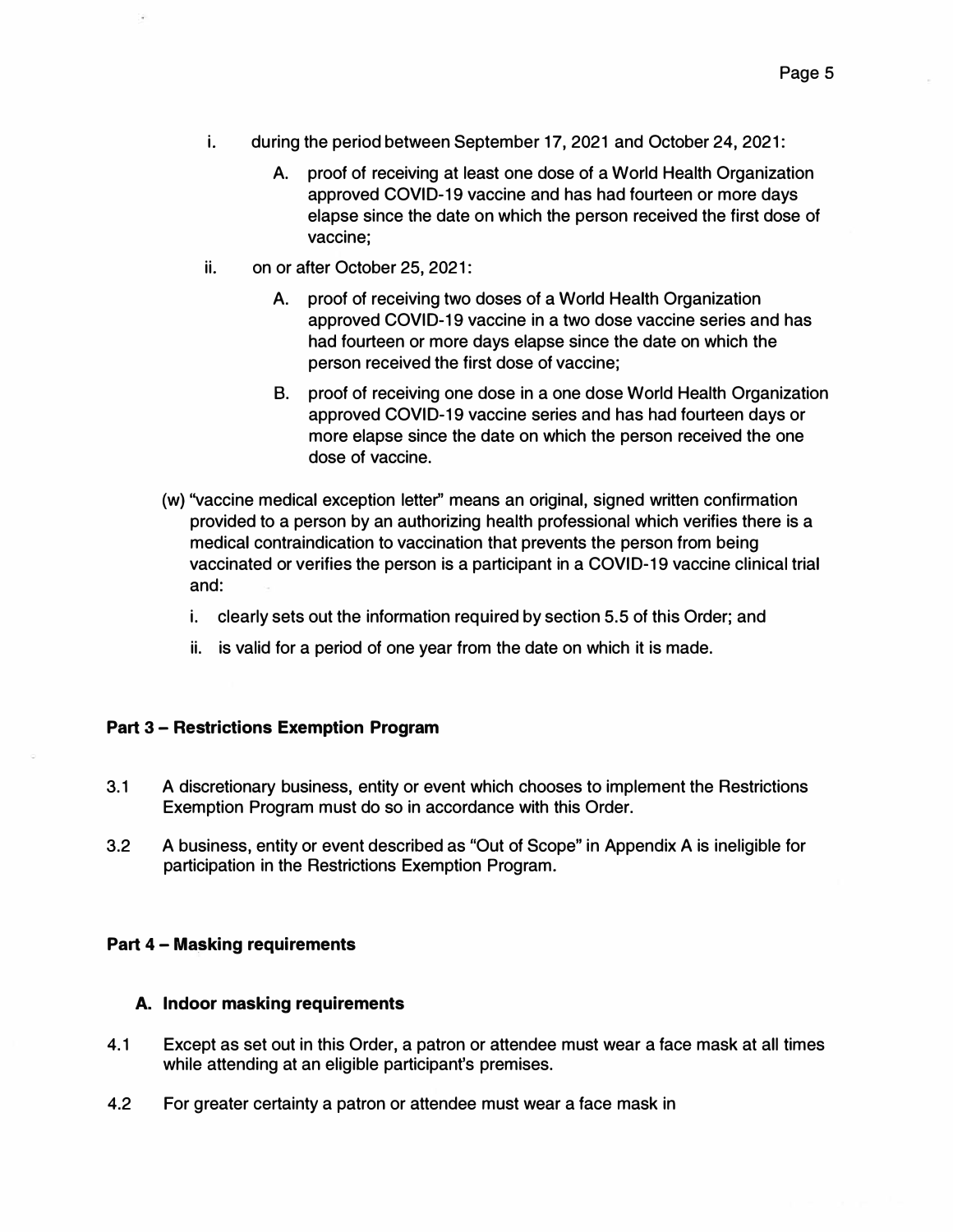- (a) all indoor spaces on the premises of an eligible participant that all patrons or attendees may attend; and
- (b) at a wedding ceremony or reception or at a funeral service or reception that is held at the premises of an eligible participant.

### **B. General exceptions to indoor masking**

- 4.3 Despite this Part of this Order, a patron or attendee is not required to wear a face mask at all times while attending an eligible participant's premises if the patron or attendee is:
	- (a) a youth under two years of age;
	- (b) participating in an indoor physical activity or performance activity;
	- (c) a person marrying another person during a wedding ceremony, and the individuals in their wedding party;
	- (d) unable to place, use or remove a face mask without assistance;
	- (e) seated at a table while consuming food or drink or, if standing at a standing table while consuming food or drink, as long as the person remains at the standing table at all times while consuming the food or drink;
	- (f) providing or receiving care or assistance where a face mask would hinder that caregiving or assistance;
	- (g) a person who needs to temporarily remove their face mask while in an eligible participant's premises for the purposes of:
		- i. receiving a service that requires the temporary removal of their face mask;
		- ii. an emergency or medical purpose, or
		- iii. establishing their identity.

### **C. Masking exceptions for health conditions**

- 4.4 Despite this Part of this Order, a patron or attendee who is unable to wear a face mask due to a health condition as determined by an authorizing health professional is excepted from wearing a face mask while attending the eligible participant's premises.
- 4.5 For the purposes of section 4.4, the health condition must be verified by a masking medical exception letter that includes the following:
	- (a) the name of the patron or attendee to whom the exception applies;
	- (b) the name, phone number, email address, professional registration number, and signature of the authorizing health professional; and
	- (c) the date on which the written confirmation was provided.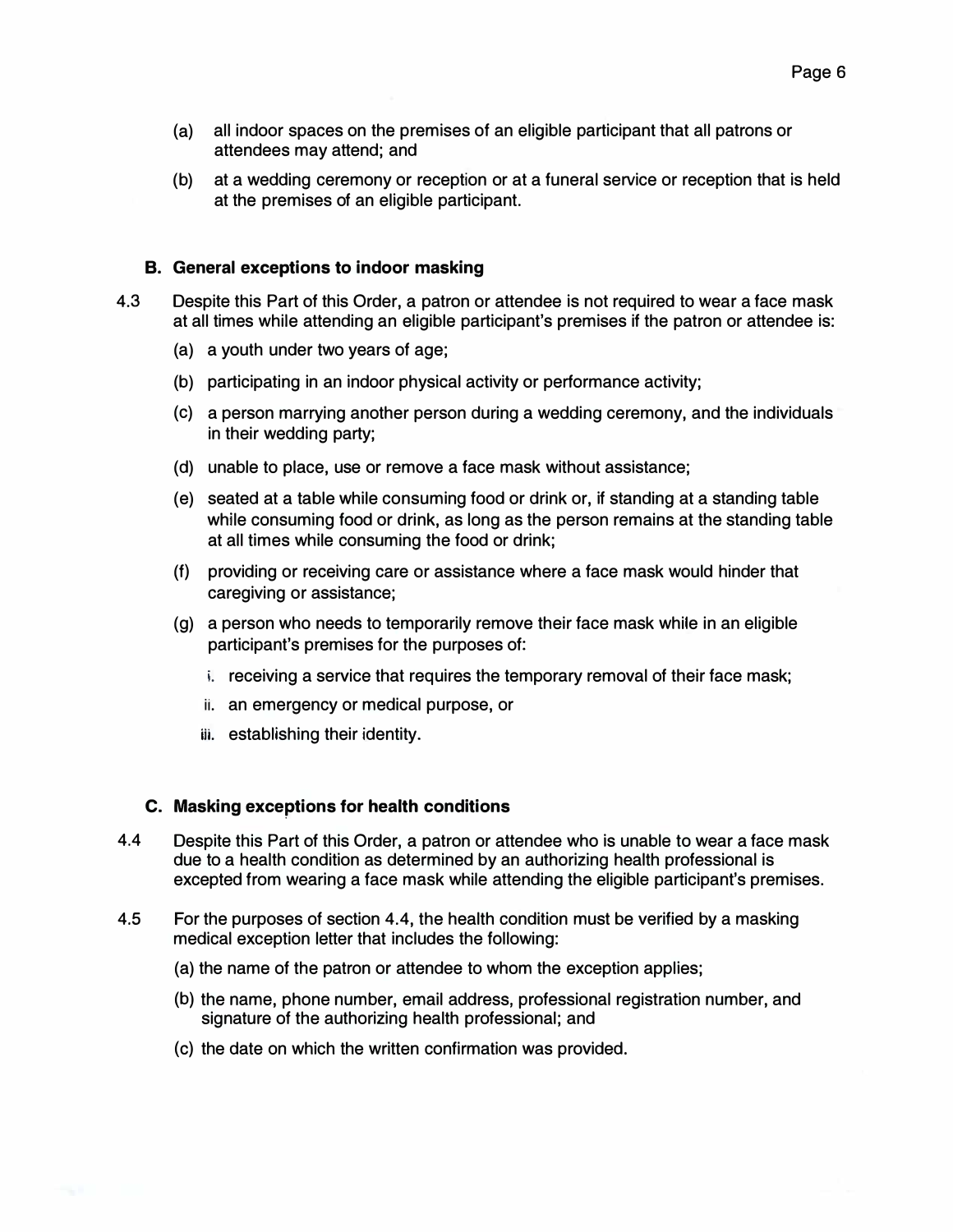4.6 For greater certainty, although the masking medical exception letter must verify that a health condition applies, the medical exception letter must not include specific information about the health condition.

### **Part 5 - Obligations of eligible participants**

### **A. Screening of patrons or attendees**

- 5.1 An eligible participant must screen every patron and attendee for one of the following at the point of entry in accordance with the Guidelines:
	- (a) proof of vaccination as set out in section 5.3;
	- (b) proof of a negative COVID-19 test result from a sample that is taken within the prior 72 hours;
	- (c) original vaccine medical exception letter.
- 5.2 A patron or attendee must provide an eligible participant with personal identification and one of the following at the point of entry:
	- (a) proof of vaccination as set out in section 5.3;
	- (b) proof of a negative COVID-19 test result from a sample that is taken within the prior 72 hours;
	- (c) original vaccine medical exception letter.

### **B. Forms of proof of vaccination**

- 5.3 One of the following is acceptable as proof of vaccination:
	- (a) a picture or paper record of a valid Alberta Health Services, MyHealth Records, pharmacy, First Nations, or physician immunization record prominently displaying the name of the recipient, type of vaccine and date of administration;
	- (b) valid Government of Alberta vaccination QR code;
	- (c) an immunization record from another Canadian province or territory displaying the name of the recipient, type of vaccine and date of administration;
	- (d) Canadian armed forces immunization record, displaying the name of the recipient, type of vaccine and date of administration.
	- (e) For international travellers, an ArriveCan app and a valid international travel identity of the recipient document is acceptable as proof of vaccination.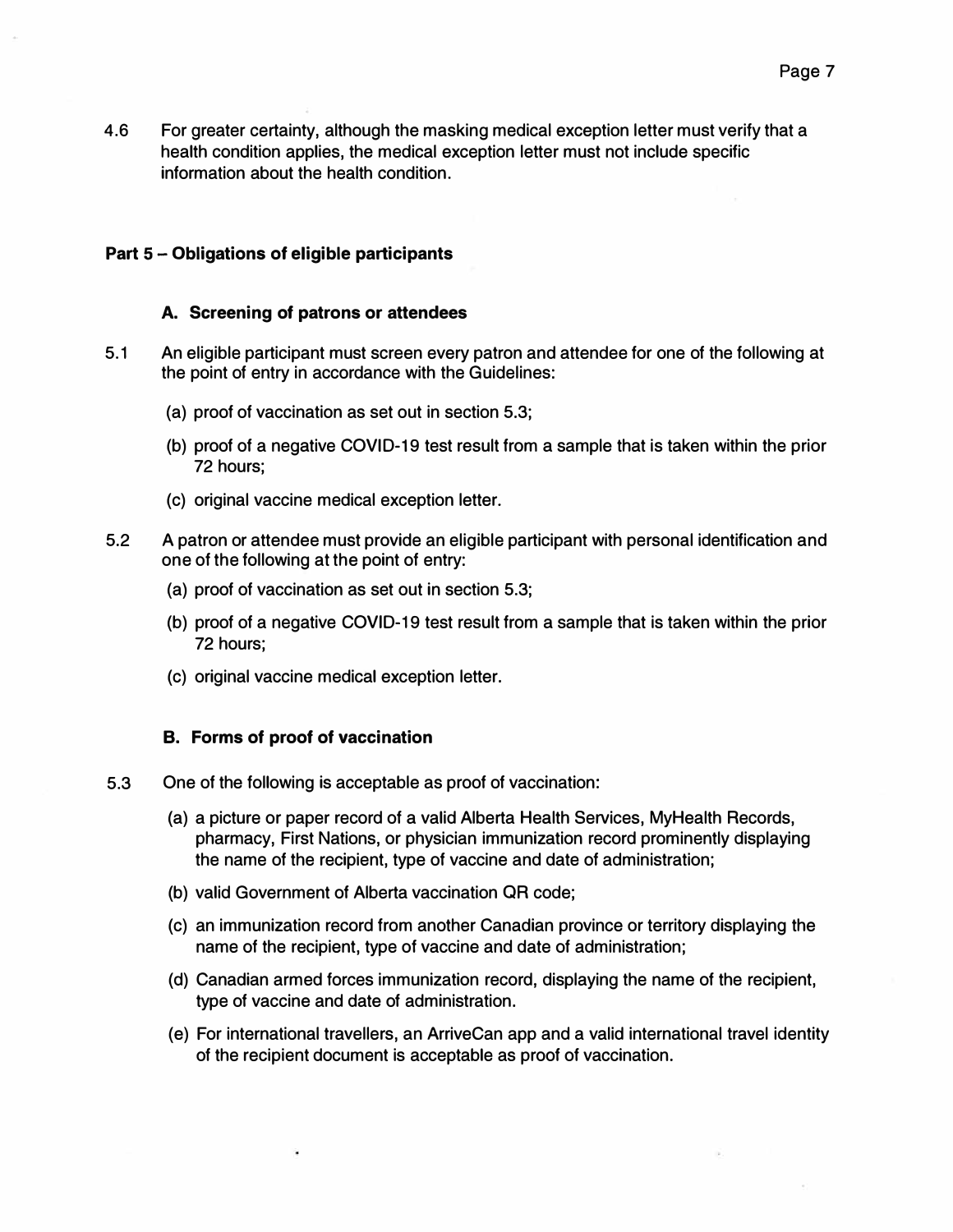### **C. Exceptions for proof of vaccination**

- 5.4 Despite this Part of this Order, a patron or attendee who is unable to be vaccinated due to a medical contraindication to vaccination is excepted from the requirement of showing proof of vaccination to attend at an eligible participant's premises.
- 5.5 For the purposes of section 5.4 the medical contraindication to vaccination must be verified by a vaccine medical exception letter that includes the following:
	- (a) the name of the patron or attendee to whom the exception applies;
	- (b) the name, phone number, contact information, professional registration number, and signature of the authorizing health professional;
	- (c) the date on which the written confirmation was provided; and
	- (d) the length of time the exemption is valid.
- 5.6 For greater certainty, although the vaccine medical exception letter must verify that a medical contraindication to vaccination applies, the vaccine medical exception letter must not include specific information about the nature of the medical contraindication to vaccination.
- 5.7 Despite section 5.2, the following persons are not required to provide proof of vaccination:
	- (a) a person ineligible for immunization under the Alberta COVID-19 immunization program;
	- (b) a person with a medical exemption letter for vaccination;
	- (c) a person with a written or printed copy of a negative COVID-19 test.
- 5.8 Despite section 5.2, a patron or attendee who is 17 years of age or younger is not required to provide personal identification.

# **D. Positive Test Result**

5.9 An eligible participant is prohibited from allowing a person presenting a positive COVID-19 test result from attending at the eligible participant's premises and must advise a person who presents a positive COVID-19 test result that the person must isolate in accordance with CMOH Order 06-2021.

# **Part 6 - General**

6.1 This Order provides the minimum standards for public health measures in Alberta for those matters addressed by this Order.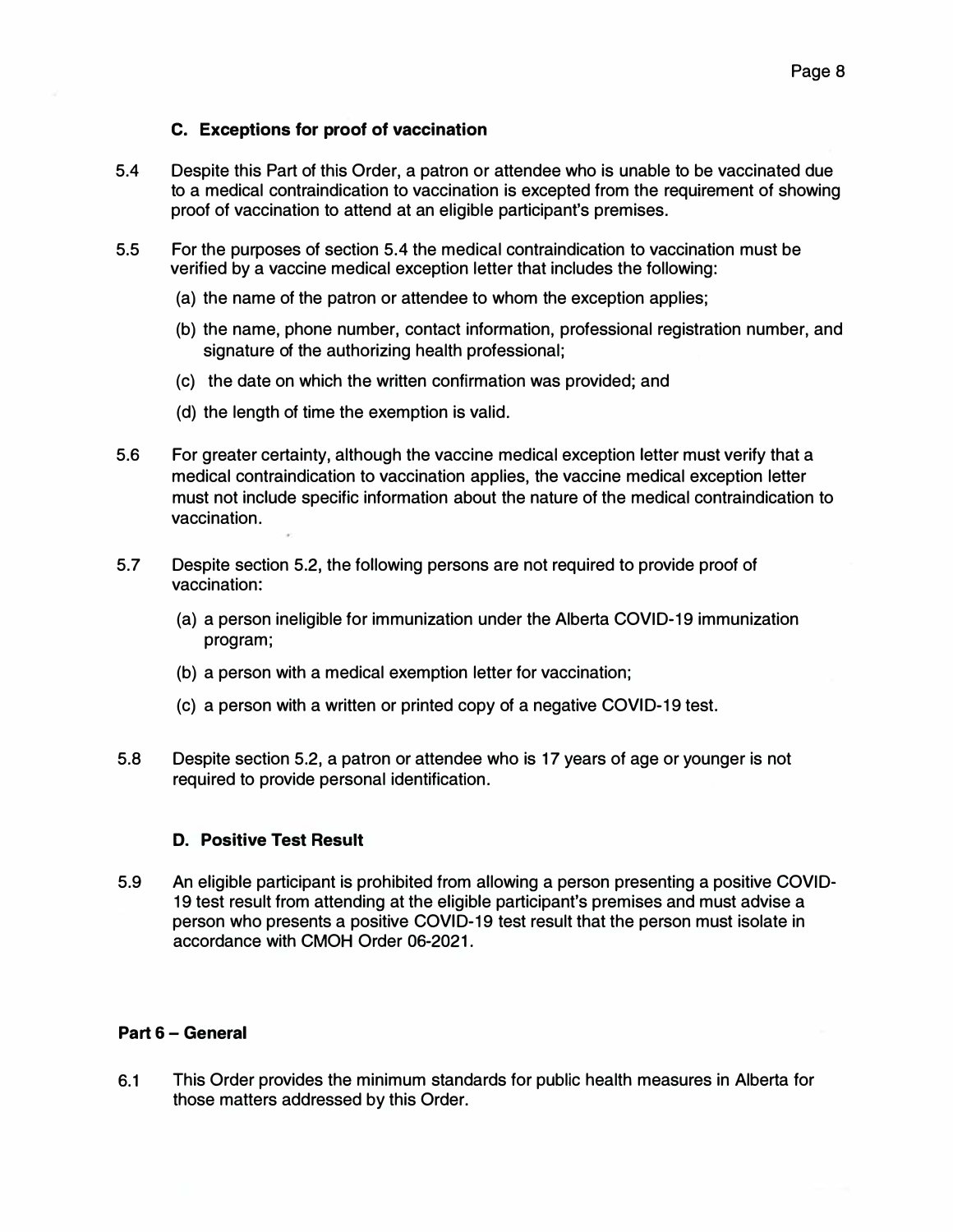- 6.2 For greater certainty, nothing in this Order relieves a person from complying with any provision of any federal, provincial or municipal law or regulation or any requirement of any lawful permit, order or licence covering those matters which are addressed in this Order.
- 6.3 This Order remains in effect until rescinded by the Chief Medical Officer of Health.

Signed on this 24<sup>th</sup> day of September, 2021.

Deena Hinshaw, MD Chief Medical Officer of Health

Alberta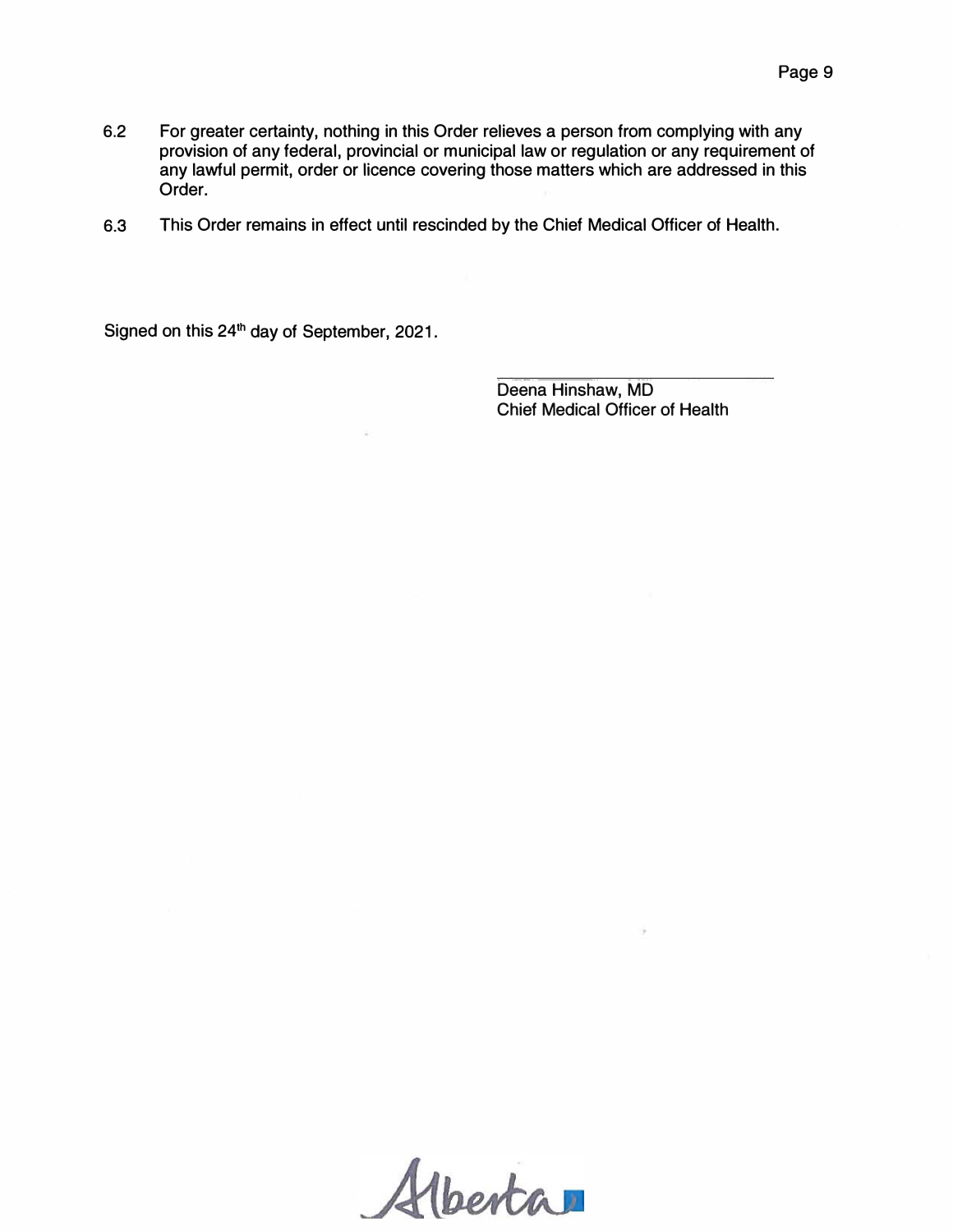

**Document:** Appendix A to Record of Decision - CMOH Order 45-2021

**Subject:** CMOH Order 45-2021 Alberta Government's Restrictions Exemption Program

**Scope of Application:** As per Record of Decision - CMOH Order 45-2021

| <b>In Scope</b>                                                                                             | <b>Out of Scope</b>                                                                       |
|-------------------------------------------------------------------------------------------------------------|-------------------------------------------------------------------------------------------|
| <b>Restaurants and Food Courts with closed</b><br>access to the public                                      | <b>Events in Private Dwellings</b>                                                        |
| <b>Nightclubs</b>                                                                                           | <b>Retail &amp; Shopping Malls</b>                                                        |
| Casinos, Bingo Halls, VLT Lounges                                                                           | First responders attending for the<br>purposes of responding to an emergency<br>situation |
| Entertainment/Rec Centers, such as:                                                                         | <b>Libraries</b>                                                                          |
| Bowling, racing entertainment, arcades,<br>$\bullet$<br>billiards halls, other similar entertainment        |                                                                                           |
| Museums, art galleries                                                                                      |                                                                                           |
| <b>Movie theatres</b>                                                                                       | Employees in/on a worksite for the<br>purposes of their employment                        |
| Recreation facilities for physical activity,<br>performance activity or recreational activity<br>excluding. | Schools, K-12                                                                             |
| youth physical activity, performance activity<br>and recreational activity                                  |                                                                                           |
| mutual support meetings                                                                                     |                                                                                           |
| jury selection<br>$\bullet$                                                                                 |                                                                                           |
| elections purposes and related activities<br>$\bullet$                                                      |                                                                                           |
| Conferences / Meeting Spaces / Halls/Rented<br>space (excluding dwelling units) excluding:                  | School curriculum based activity, K-12                                                    |
| mutual support meetings                                                                                     |                                                                                           |